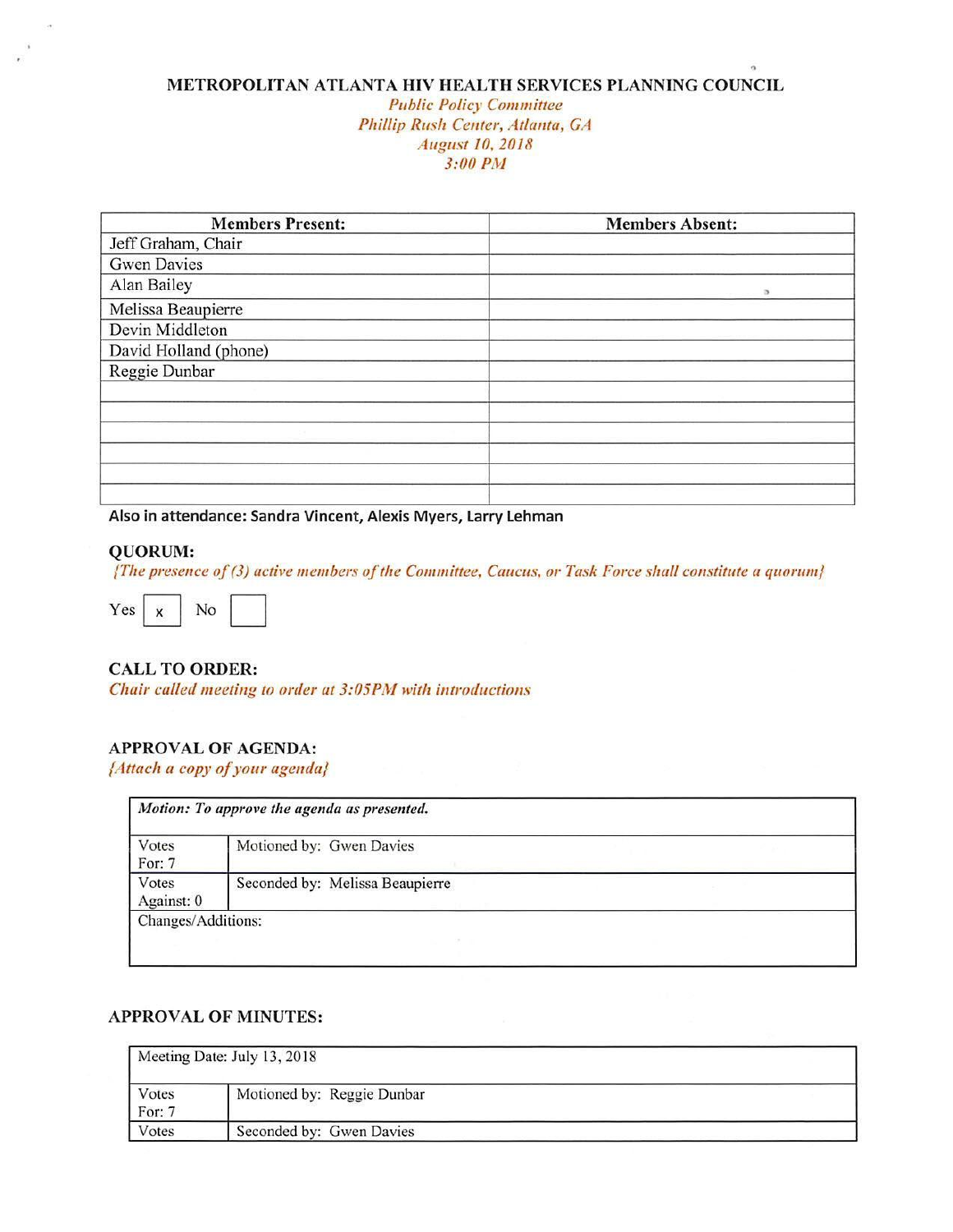Corrections:

# AGENDA ITEM # \_3 \_\_ AGENDA ITEM: Federal Issues Update

*{Insert Agenda Number and Item, ex. A. 8. C., I. II. III., I. 2. 3. - Indicate "Old" or "New" Business*  with *a check* mark}}

Brief Summary of Discussion: Old Business • It appears that the anti-LGBT Aderholt Amendment may not be added to the Senate Labor/HHS appropriations bill X • Congress is currently on recess, so limited action is taking place on the Federal FY 2019 budget Business • The chair was unable to access the on-line survey of individuals and organizations interested in setting up in-district visits during the Congressional recess *Motion: N/IA Action to be taken:*  # of Votes | # of Votes | Motioned By: | Motion | Motion | Motion | Motion | Motion | Motion | Motion | Motion | Motion | Motion | Motion | Motion | Motion | Motion | Motion | Motion | Motion | Motion | Motion | Motion | M For: Against: Motioned By.<br>For: Against: Passes Fails Seconded By: D D

# AGENDA ITEM# 4 AGENDA ITEM: \_State Issues Update \_\_

*{Insert Agenda Number and Item, ex. A. 8. C., !. Tl. III., I. 2. 3. - Indicate* "Old" *or* "New" Business with *a check* mark}}

|             | <b>Brief Summary of Discussion:</b>                                                                                                                                                                                                                        | Old                           |
|-------------|------------------------------------------------------------------------------------------------------------------------------------------------------------------------------------------------------------------------------------------------------------|-------------------------------|
| $\bullet$   | There will be an adhoc meeting of interested stakeholders on August 27, 2018 to<br>review progress towards developing an HIV Modernization Omnibus Bill                                                                                                    | <b>Business</b>               |
| $\bullet$   | Discussion regarding the need to explicitly include language around adolescent<br>access to PrEP                                                                                                                                                           | X                             |
| $\bullet$   | There may be some movement in the Georgia legislature in 2019 to create a waiver<br>to offer limited expansion of Georgia's Medicaid program. Those interested in<br>working directly on this issue should join the Cover GA coalition:<br>www.CoverGA.org | <b>New</b><br><b>Business</b> |
| Motion: N/A |                                                                                                                                                                                                                                                            |                               |
|             | Action to be taken:                                                                                                                                                                                                                                        |                               |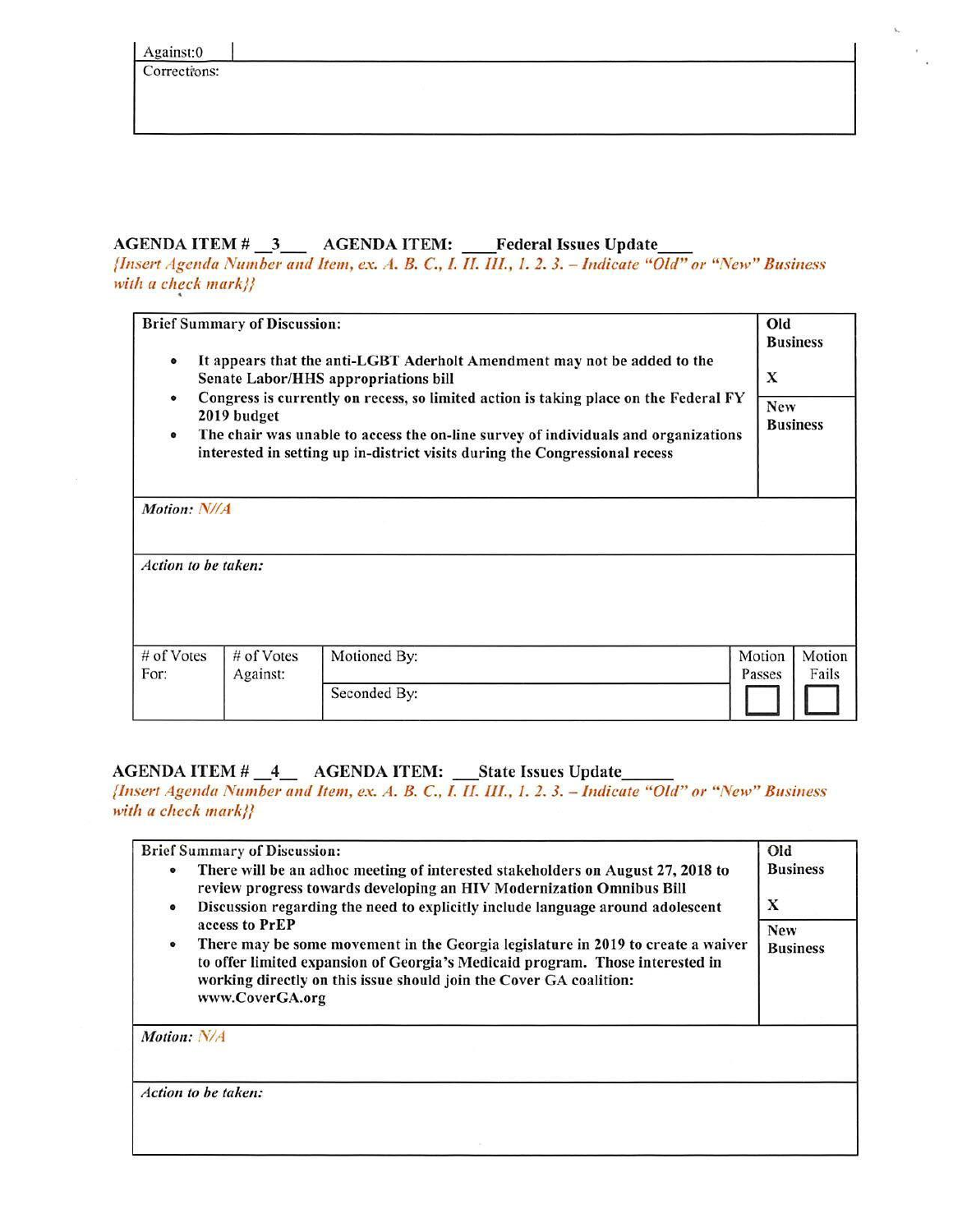| $#$ of Votes | # of Votes | Motioned By: | Motion | Motion |
|--------------|------------|--------------|--------|--------|
| For:         | Against:   |              | Passes | Fails  |
|              |            | Seconded By: |        |        |

## AGENDA ITEM # \_\_ 5 \_\_ AGENDA ITEM: \_Update on Housing Issues

{Insert *Agenda Number and Item, ex. A. B. C., I. II. Ill., /. 2. 3. - Indicate "Old" or "New" Business with a check* markl} ~

| $\bullet$                                                                                     | <b>Brief Summary of Discussion:</b> | Despite repeated promises of reform, contracts that were to have been signed by<br>end of July are still pending in the City of Atlanta | Old<br>X | <b>Business</b> |
|-----------------------------------------------------------------------------------------------|-------------------------------------|-----------------------------------------------------------------------------------------------------------------------------------------|----------|-----------------|
| Mayor Bottom's LGBTQ advisory board has prioritized the issue of HOPWA<br>$\bullet$<br>reform |                                     | <b>New</b><br><b>Business</b>                                                                                                           |          |                 |
| Motion: N/A                                                                                   |                                     |                                                                                                                                         |          |                 |
| Action to be taken:                                                                           |                                     |                                                                                                                                         |          |                 |
| # of Votes                                                                                    | # of Votes                          | Motioned By:                                                                                                                            | Motion   | Motion          |
| For:                                                                                          | Against:                            |                                                                                                                                         | Passes   | Fails           |
|                                                                                               |                                     | Seconded By:                                                                                                                            |          |                 |

# AGENDA ITEM # \_\_6\_ AGENDA ITEM: \_\_Other Issues & Announcements

*{Insert Agenda Number and Item, ex . .4. B. C., l. I/. Tl/., 1. 2. 3. - Indicate* "Old" *or* "New" *Business*  with a check mark}}

| <b>Brief Summary of Discussion:</b>                                                                                                                                                                                               | Old                  |
|-----------------------------------------------------------------------------------------------------------------------------------------------------------------------------------------------------------------------------------|----------------------|
| It has been a full year since the Fulton County Board of Commissioners disbanded the<br>HIV/AIDS Task Force and while several appointments have been made to the new HIV                                                          | <b>Business</b><br>X |
| Advisory Board that was to replace it, that board has never met. The excuse presented is<br>that there are not yet bylaws for that committee. It was understood that staff at the health<br>department are drafting those bylaws. |                      |
| Motion: N/A                                                                                                                                                                                                                       |                      |
| Action to be taken:                                                                                                                                                                                                               |                      |
|                                                                                                                                                                                                                                   |                      |